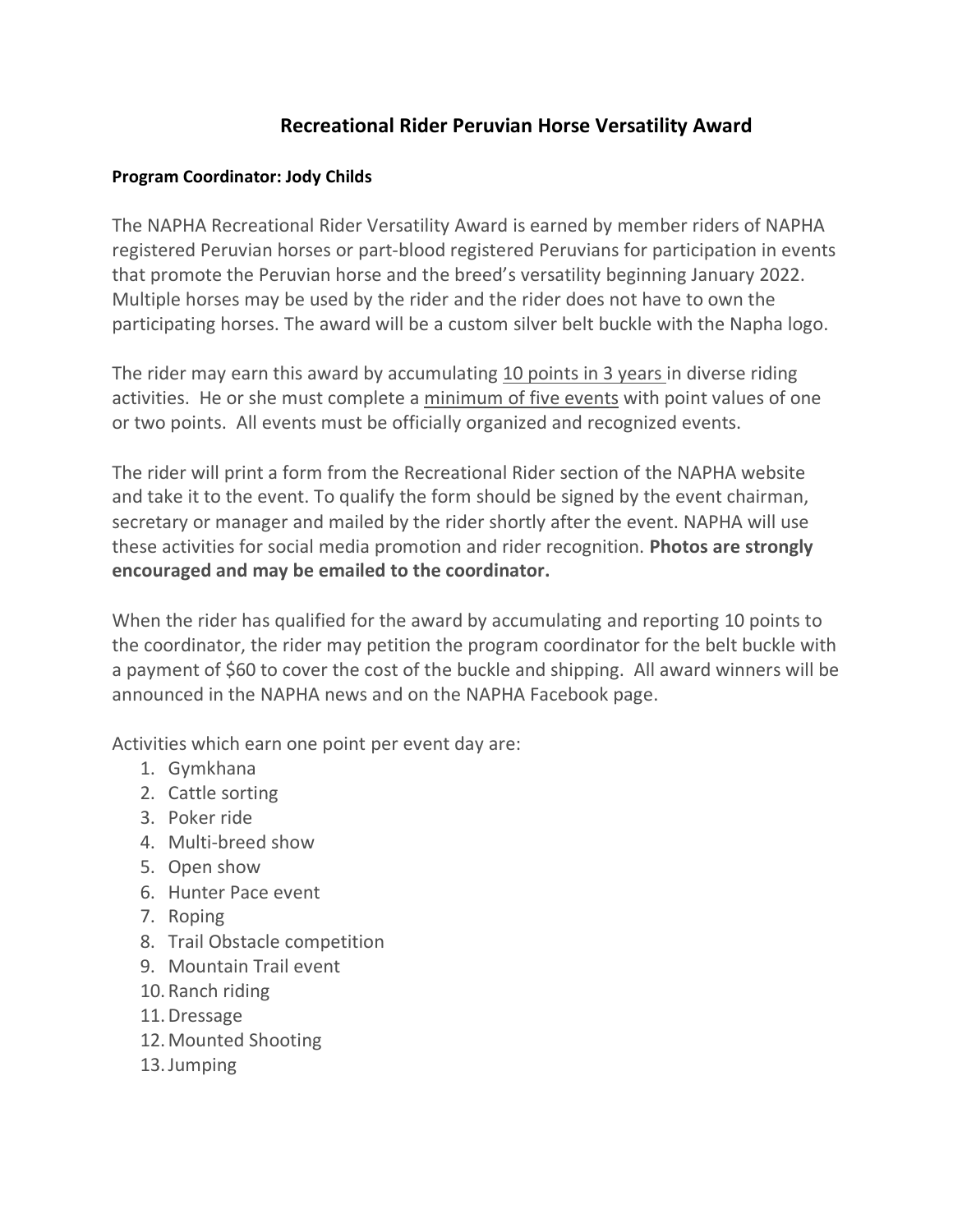The following will earn two points per event:

- 1. Overnight trail ride
- 2. Parade
- 3. Breed demonstration/exhibition
- 4. Open house
- 5. Endurance competition
- 6. County or state fair exhibition
- 7. Community event
- 8. Educational clinic
- 9. Foxhunting

These are not all of the possible qualifying events. Please contact the program coordinator to apply for recognition of events not listed.